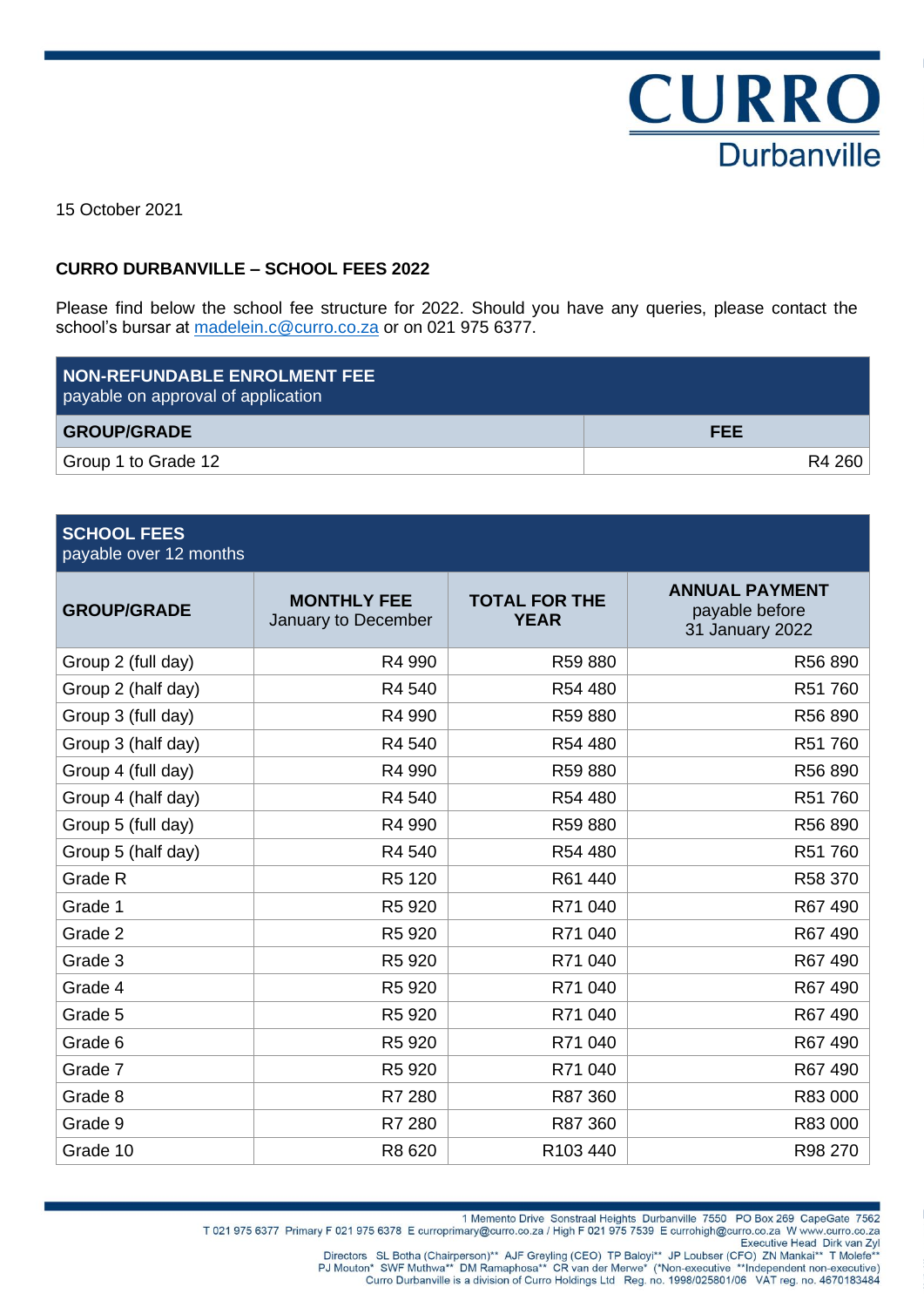

**SCHOOL FEES**

| payable over 12 months |  |  |  |
|------------------------|--|--|--|
|------------------------|--|--|--|

| <b>GROUP/GRADE</b> | <b>MONTHLY FEE</b><br>January to December | <b>TOTAL FOR THE</b><br><b>YEAR</b> | <b>ANNUAL PAYMENT</b><br>payable before<br>31 January 2022 |
|--------------------|-------------------------------------------|-------------------------------------|------------------------------------------------------------|
| Grade 11           | R8 620                                    | R <sub>103</sub> 440                | R98 270                                                    |
| Grade 12           | R8 620                                    | R <sub>103</sub> 440                | R98 270                                                    |

| <b>OTHER FEES</b><br>payable over 12 months                            |                                           |                                     |
|------------------------------------------------------------------------|-------------------------------------------|-------------------------------------|
| <b>SERVICE</b>                                                         | <b>MONTHLY FEE</b><br>January to December | <b>TOTAL FOR THE</b><br><b>YEAR</b> |
| Aftercare Grade R to Grade 7 full day until 18:00<br>(including lunch) | R1 500                                    | R <sub>18</sub> 000                 |
| Aftercare Grade R to Grade 7 half day until 15:00<br>(including lunch) | R860                                      | R <sub>10</sub> 320                 |
| Aftercare day visitor (including lunch)                                | R150 per day                              | n/a                                 |
| Bus fee N1 route (return)                                              | R1 330                                    | R <sub>15</sub> 960                 |
| Bus fee N1 route (one-way)                                             | R670                                      | R8 040                              |
| Bus fee Brackenfell route (return)                                     | R690                                      | R8 280                              |
| Bus fee Brackenfell route (one-way)                                    | R360                                      | R4 320                              |
| IEB examination fee for Grade 12                                       | R <sub>550</sub>                          | R6 600                              |
| Subject fee: IT Grade 10 to Grade 12                                   | R <sub>150</sub>                          | R1800                               |
| Subject fee: CAT Grade 10 to Grade 12                                  | R <sub>150</sub>                          | R1800                               |
| Subject fee: Visual Arts Grade 10 to Grade 12                          | R <sub>175</sub>                          | R <sub>2</sub> 100                  |
| Subject fee: Consumer Studies Grade 10 to Grade 12                     | R200                                      | R <sub>2</sub> 400                  |
| Music: 1 x 30 min. class per week                                      | R500                                      | R6 000                              |
| Music: 2 x 30 min. class per week                                      | R820                                      | R9840                               |
| Music: 1 x 30 min. group class per week                                | R380                                      | R4 560                              |
| Music: 1 x 40 min. class per week                                      | R600                                      | R7 200                              |
| Curro aquatics membership fee                                          | R440 once-off                             | n/a                                 |
| Curro aquatics swimming club                                           | R790                                      | R9 480                              |
| Learn 2 Swim: 1 lesson per week                                        | R460                                      | R5 520                              |
| Learn 2 Swim: 2 lessons per week                                       | R840                                      | R10 080                             |
| Enrichment fee: Group 2 to Group 5 (payable per term)                  | R110 per term                             | R440                                |
| Robotics club: Available for Grade 2 to Grade 6 (payable<br>per term)  | R450 per term                             | R1800                               |
| Minecraft club: Available for Grade 5 to 7 (payable per<br>term)       | R450 per term                             | R1800                               |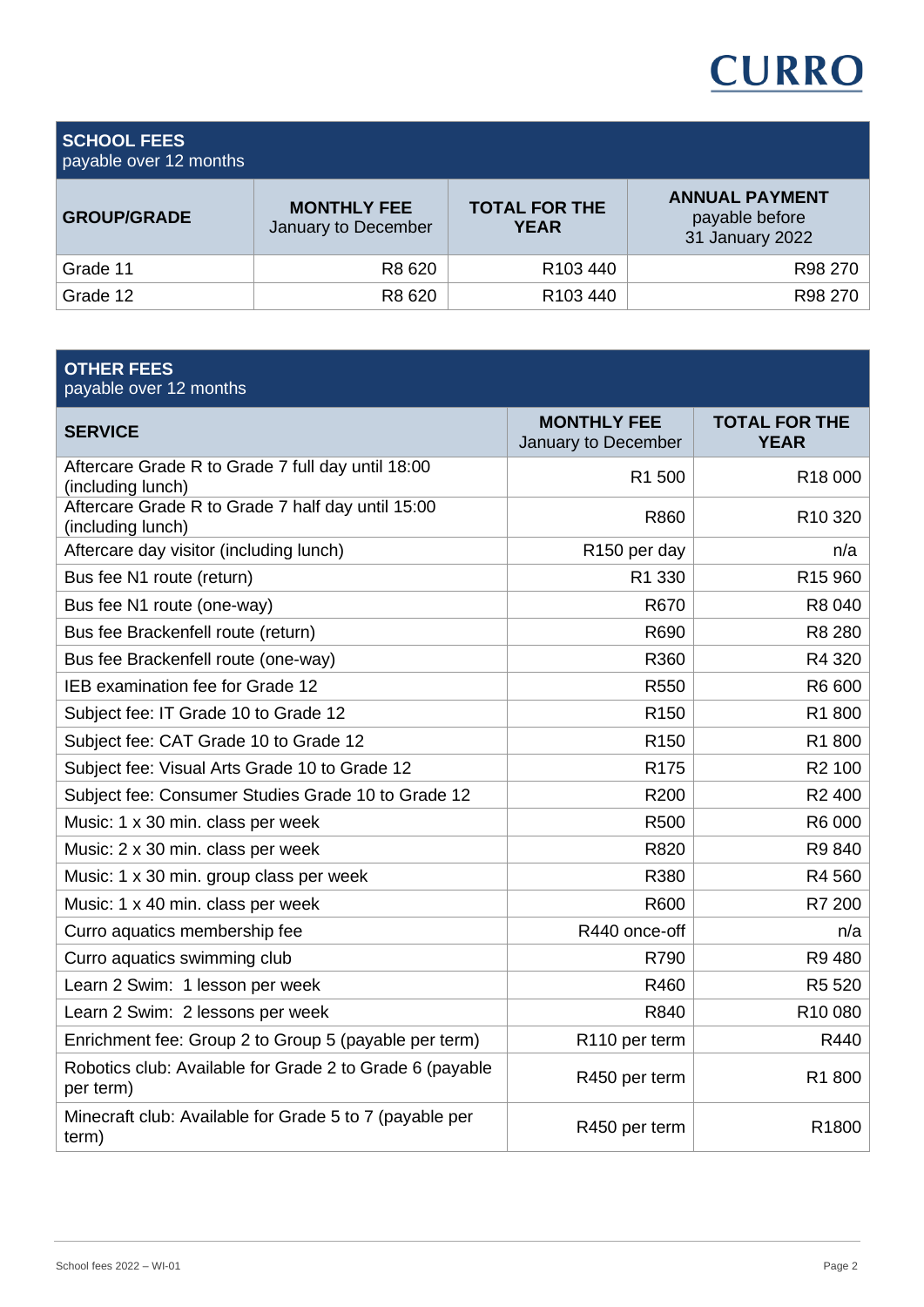# CURRC

#### **OTHER FEES** payable over 12 months **SERVICE MONTHLY FEE** January to December **TOTAL FOR THE YEAR**  Art club: Available for Grade 3 to Grade 7 (payable per  $\qquad \qquad \text{R1 150 per term} \qquad \qquad \text{R4 600}$ Wider subject choice offering Grades 8 to 12: Cost per subject *Costs are only applicable if taken as an additional 8th, 9th or 10th subject (See more information under general below)* R800 R9 600 Technology provision, support and services will be included in the school fees. Parents and guardians will

still need to purchase devices and textbooks (hard copy and/or e-books) in accordance with the schooling model (more detail below).

| <b>PAYMENT METHODS 2022</b> |                                                                                                                                 |  |  |
|-----------------------------|---------------------------------------------------------------------------------------------------------------------------------|--|--|
| Method 1                    | Annual payment in advance, due by 31 January 2022.                                                                              |  |  |
| Method 2                    | Debit-order payments, which can be scheduled monthly in advance x 12 months on or about<br>the 2nd, 16th or 26th of each month. |  |  |

# **YOUR FAMILY CODE IS REQUIRED AS THE REFERENCE FOR ALL PAYMENTS.**

Please note that **cash is not accepted as a form of payment for fees** at the school.

# **DEBIT-ORDER COMPLETION**

If you are not yet paying by debit order, we request that you do so as soon as possible since this substantially reduces the administrative burden to identify deposits into our bank account and allocate to the correct learner accounts. We rely on predictable monthly cash flows to manage our affairs.

Please complete a debit-order form and deliver it by hand or via email to the school's bursar at [madelein.c@curro.co.za](mailto:madelein.c@curro.co.za) before 3 December 2021. The form is available from the school and on the Curro website at www.curro.co.za.

# **BANK DETAILS**

| Name of account       | Curro Durbanville |
|-----------------------|-------------------|
| <b>Bank</b>           | ABSA              |
| <b>Account number</b> | 4049709344        |
| <b>Branch code</b>    | 632005            |
| <b>Reference</b>      | Your family code  |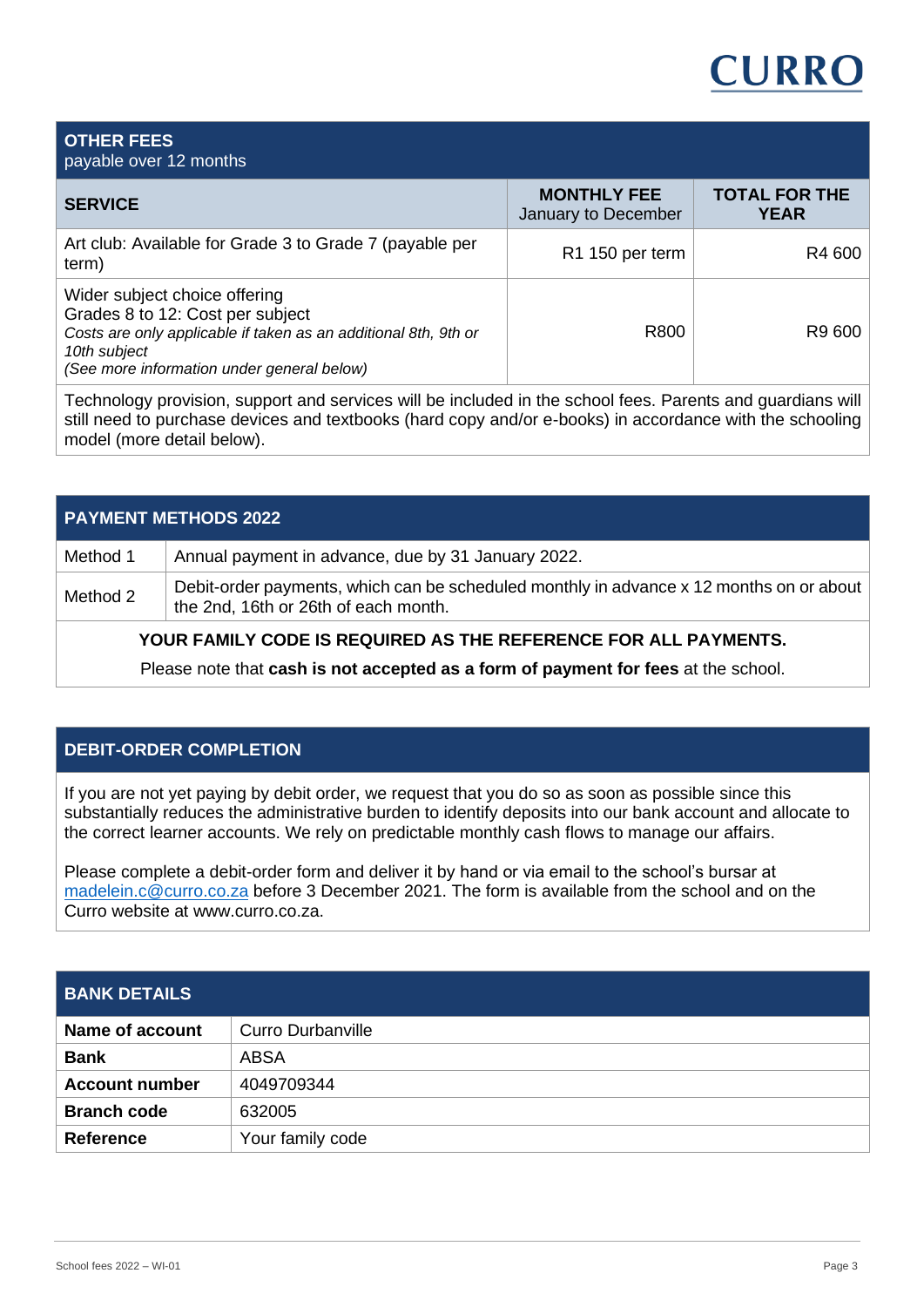

# **GENERAL**

#### **1. School fees**

School fees for 2022 exclude the following:

- The e-learning device (tablet) and any insurance, maintenance or other costs relating to the device itself
- A stationery pack
- All textbooks and learning materials (including the cost of e-books)
- School uniforms
- Entrance fees, travel costs, accommodation and food for school excursions and sports trips, unless otherwise advised by the school
- School photos
- Therapists' or psychologists' fees

#### **2. Aftercare**

Fees for 2022 include the following:

- One meal per day
- Supervision
- Homework support

# **3. E-learning devices (tablets)**

E-learning devices (tablets) will be utilised by all learners from Grade 5 to Grade 12.

This will have the following impact on you:

• If your child is in Grade 5 to Grade 12, you will be responsible for purchasing an e-learning device (tablet) for your child to use. The school will provide you with details and the minimum specifications required for the device.

You will be responsible for the insurance and general maintenance and care of the device.

#### **4. Wider subject choice offering**

A wider subject choice offering is now available to all learners at Curro and Curro-managed schools across the country. The online classes are available during normal class times. An additional charge is applicable to learners who opt for an additional subject (8th, 9th or 10th subjects), as outlined below.

| <b>SUBJECT</b>          | <b>GRADES</b>    | <b>MONTHLY FEE</b><br>(only for 8th, 9th,<br>10th subjects) |
|-------------------------|------------------|-------------------------------------------------------------|
| Accounting              | Grades 10 and 11 | R800                                                        |
| AP English              | Grade 10         | R800                                                        |
| <b>AP Mathematics</b>   | Grades 10 and 11 | R800                                                        |
| <b>Business Studies</b> | Grade 10         | R800                                                        |
| <b>CAT</b>              | Grades 10 to 12  | R800                                                        |
| <b>Design Studies</b>   | Grades 10 to 12  | R800                                                        |
| Economics               | Grade 10         | R800                                                        |